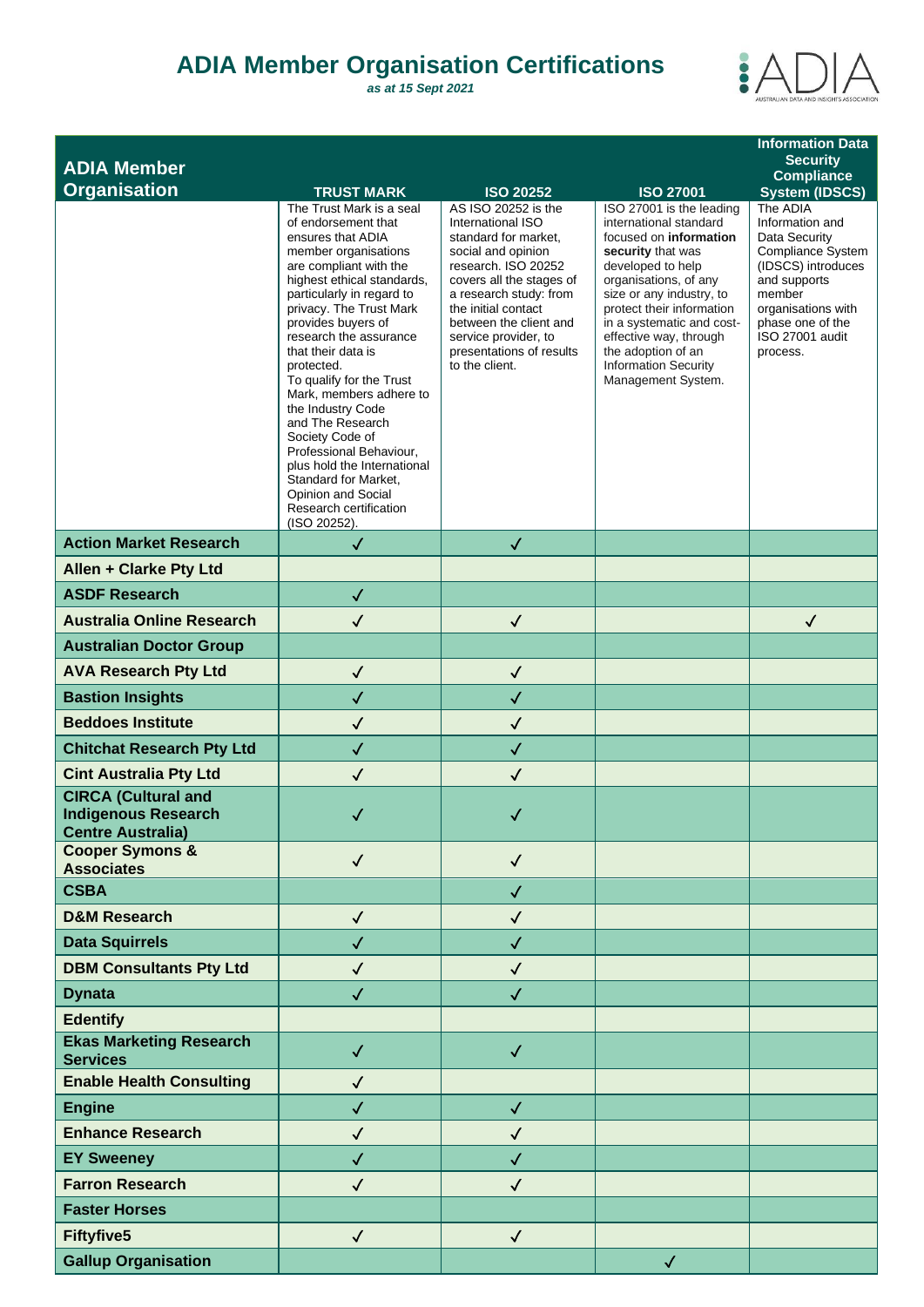## **ADIA Member Organisation Certifications**

*as at 15 Sept 2021*



| <b>Growthops</b>                                   |              |              |              |              |
|----------------------------------------------------|--------------|--------------|--------------|--------------|
| <b>Gundabluey Research</b>                         | $\checkmark$ |              |              |              |
| <b>Hall and Partners</b>                           | $\checkmark$ | $\checkmark$ |              |              |
| <b>Hearsay</b>                                     |              |              |              |              |
| <b>i-Link Research Solutions</b>                   | $\checkmark$ | $\checkmark$ | $\checkmark$ |              |
| <b>Insight RSA</b>                                 |              |              |              |              |
| <b>Instinct &amp; Reason Pty Ltd</b>               | $\checkmark$ | $\checkmark$ |              |              |
| <b>Ipsos</b>                                       | $\checkmark$ | $\checkmark$ |              |              |
| I-view*                                            | $\checkmark$ | $\checkmark$ |              |              |
| <b>Jackie Duke Insights</b>                        | $\checkmark$ | $\checkmark$ |              |              |
| <b>JWS Research</b>                                | $\checkmark$ | $\checkmark$ |              |              |
| <b>Kantar Consulting Australia</b>                 |              |              |              |              |
| <b>Kantar Insights</b>                             | $\checkmark$ | $\checkmark$ |              |              |
| Kantar Public Australia *                          | $\checkmark$ | $\checkmark$ |              |              |
| <b>Landscape Research</b>                          | $\checkmark$ |              |              |              |
| <b>Lightspeed</b>                                  | $\checkmark$ | $\checkmark$ |              |              |
| Luma                                               | $\checkmark$ | $\checkmark$ |              |              |
| <b>Market Access Research</b>                      | $\checkmark$ |              |              |              |
| <b>Market and Communication</b><br><b>Research</b> |              |              |              |              |
| <b>Market Metrics Data</b><br><b>Collection</b>    | $\checkmark$ | $\checkmark$ |              |              |
| <b>McGregor Tan Research</b>                       | $\checkmark$ | $\checkmark$ |              |              |
| <b>McNair yellowSquares</b>                        | $\checkmark$ | $\checkmark$ |              |              |
| <b>Metrix Consulting</b>                           | $\checkmark$ | $\checkmark$ |              |              |
| <b>Myriad Research</b>                             | $\checkmark$ | $\checkmark$ |              |              |
| <b>New Focus</b>                                   | $\checkmark$ | $\checkmark$ |              |              |
| <b>Omnipoll</b>                                    | $\checkmark$ |              |              |              |
| <b>Online Research Unit</b>                        | $\checkmark$ | $\checkmark$ |              |              |
| <b>ORIMA Research</b>                              | $\checkmark$ | $\checkmark$ |              |              |
| <b>Oz Info Pty Ltd</b>                             | $\checkmark$ | $\checkmark$ |              |              |
| <b>Painted Dog Research</b>                        | $\checkmark$ | $\checkmark$ |              |              |
| <b>Paper Giant Pty Ltd</b>                         | $\checkmark$ | $\checkmark$ |              |              |
| <b>Parallel Data Research</b>                      | $\checkmark$ | $\checkmark$ |              |              |
| <b>Piazza Research</b>                             | $\checkmark$ |              |              |              |
| <b>Proof Research</b>                              | $\checkmark$ |              |              |              |
| <b>Pureprofile Australia</b>                       | $\checkmark$ | $\checkmark$ |              |              |
| <b>Q&amp;A Market Research</b><br><b>Services</b>  | $\checkmark$ | $\checkmark$ |              |              |
| <b>Qualitative Recruitment</b><br><b>Australia</b> | $\checkmark$ | $\checkmark$ |              |              |
| <b>Quality Online Research</b>                     | $\checkmark$ | $\checkmark$ |              | $\checkmark$ |
| <b>Quantum Market Research</b>                     | $\checkmark$ | $\checkmark$ |              |              |
| <b>Quirk Research Pty Ltd</b>                      |              | $\checkmark$ |              |              |
| <b>Research Solutions</b>                          | $\sqrt{2}$   | $\checkmark$ |              |              |
| <b>So What Research</b>                            |              |              |              |              |
| <b>Social Research Centre</b>                      | $\checkmark$ | $\checkmark$ | $\checkmark$ |              |